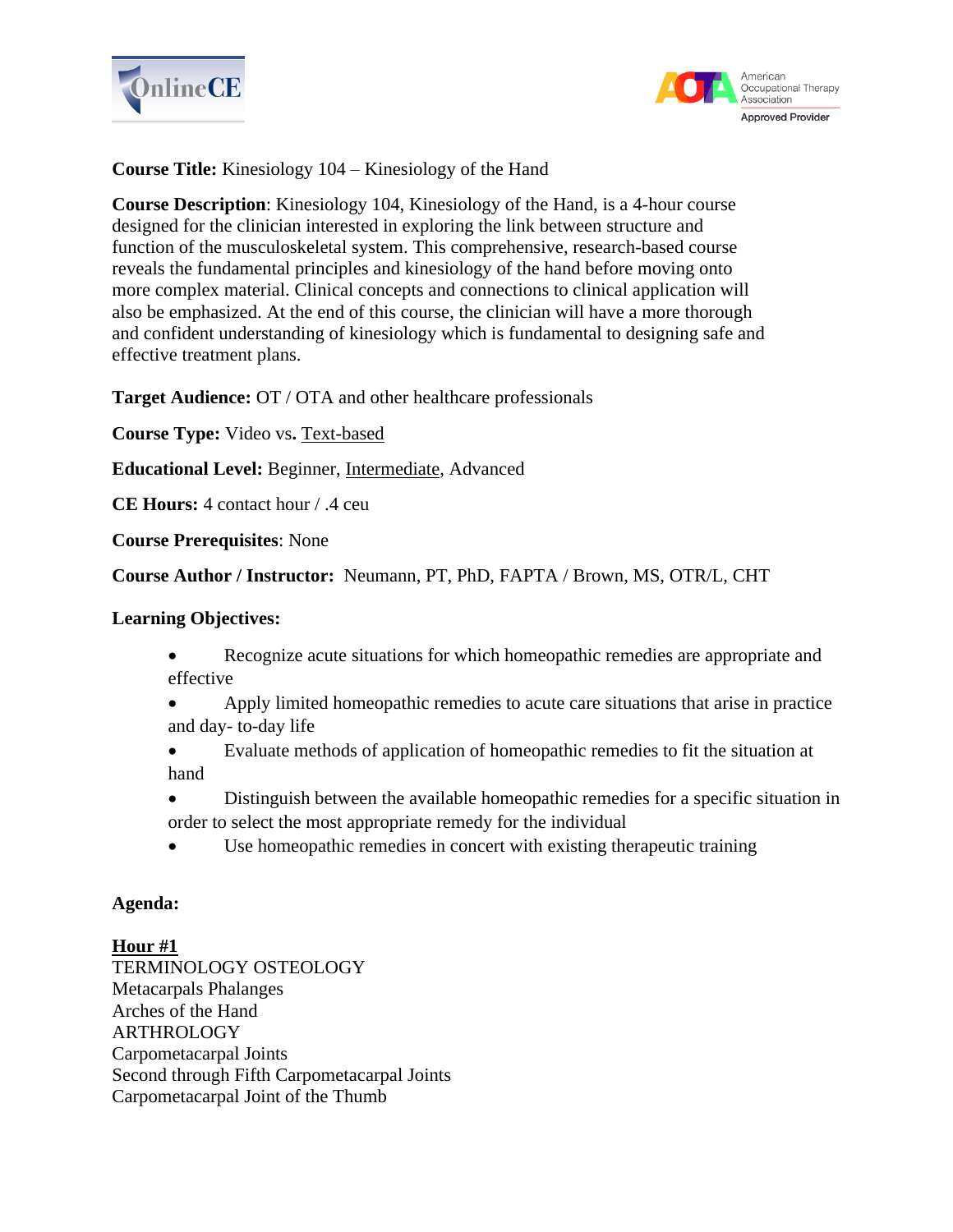Metacarpophalangeal Joints

# **Hour #2**

Fingers Thumb Interphalangeal Joints Fingers Thumb MUSCLE AND JOINT INTERACTION Innervation of Muscles, Skin, and Joints of the Hand Muscle and Skin Innervation Sensory Innervation to the Joints Muscular Function of the Hand

## **Hour #3**

Extrinsic Flexors of the Digits Extrinsic Extensors of the Fingers Extrinsic Extensors of the Thumb Intrinsic Muscles of the Hand Interaction of the Extrinsic and Intrinsic Muscles of the Fingers Opening the Hand: Finger Extension Closing the Hand: Finger Flexion HAND AS AN EFFECTOR ORGAN

### **Hour #4**

JOINT DEFORMITIES TYPICALLY CAUSED BY RHEUMATOID ARTHRITIS Zigzag Deformity of the Thumb Destruction of the Metacarpophalangeal Joints of the Finger Palmar Dislocation of the Metacarpophalangeal Joint Ulnar Drift, Zigzag Deformities of the Fingers Swan-Neck Deformity Boutonniere Deformity

### **Course Completion Requirements:**

A passing score of 100% is required for course completion. You will have as many attempts as needed until your passing score of 100% is achieved. Upon successful completion of course and completing a satisfaction survey, you will receive your certificate of completion.

## **Additional Course Information**

**Course Registration:** Register for Free at [www.OnlineCE.com.](http://www.onlinece.com/) Once registered, you can begin to purchase courses. Contact [info@onlinece.com](mailto:info@onlinece.com) for special needs requests and assistance.

**Refund Policy:** There will be no refunds for courses taken at OnlineCE.com or monies deposited into My CE Bank. Any money on account will be used for taking future courses. If you start a course in error, or if you are dissatisfied with a course, please contact us in the first part of the course and we will void the course and you can select a replacement course.